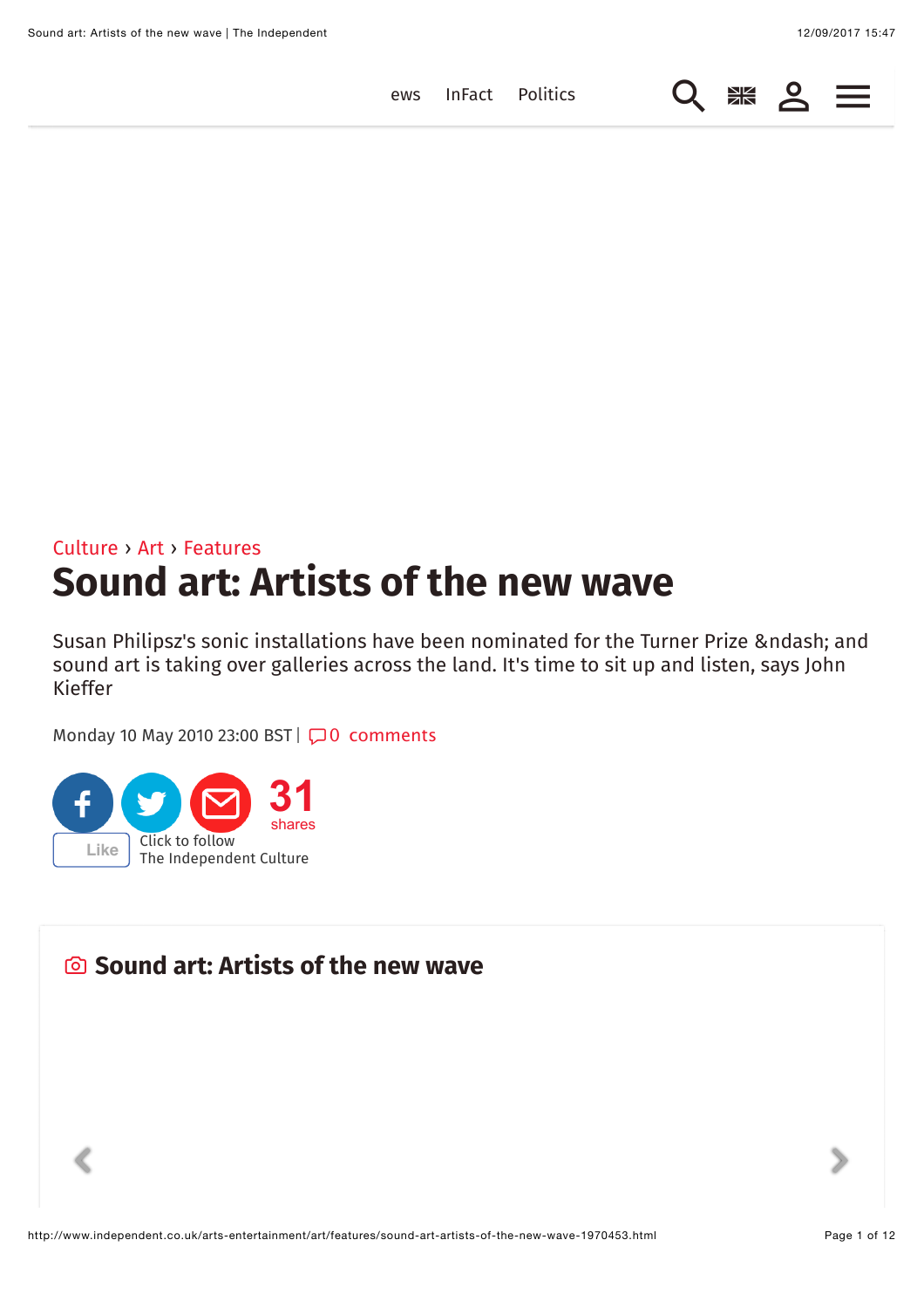

With the appearance of Susan Philipsz, an artist who works primarily with sound, on this year's Turner Prize shortlist, it seems that we may have a new kid on the cultural block – sound art. Philipsz's artworks often consist of nothing more than an empty gallery and a recording of her own singing. Elsewhere, she builds soundscapes into unusual locations, playing her recording of "The Internationale" in an underpass, piping her work into Tesco supermarkets and around the Acropolis or, in her most recent commission for Glasgow International Festival, playing the Scottish lament "Lowlands Away" under three bridges on the banks of the River Clyde.

While acknowledging the clout of Britain's perennially controversial art prize and welcoming the increased attention for sound art, the truth is that the kid's already a proper grown- up. But what is it? Is it conceptual art, music or installation art, noise, silence? Where does it come from and does it matter?

If we ignore the hanging of a decorated bird fute in a tree several millennia ago, we might well start the story of sound art with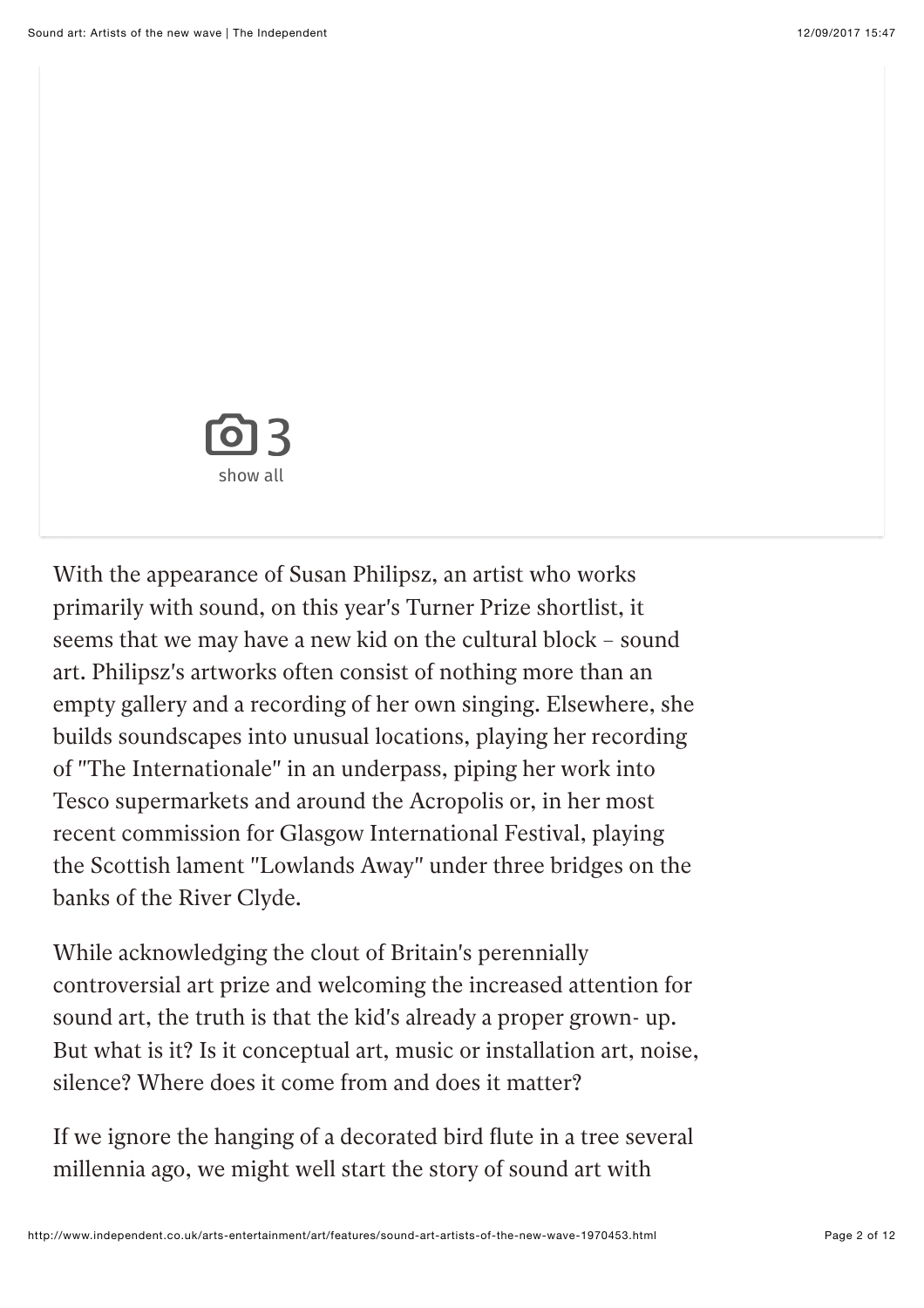Western art movements in the early-20th Century. Something was clearly in the air as the Futurists and in particular Luigi Russolo introduced noise intoners into concert performances – boxes containing mechanical devices and sound generators, adorned with levers and speakers with the aim of producing crashes, snorts, gurgles, scrapes and the like. Elsewhere, Marcel Duchamp – arguably the original installation artist – took the notion of sound as raw material to a further level of abstraction by creating imaginary sound sculptures. Roll forward 35 years or so and John Cage, whilst fully immersed in the multidisciplinary world of the Black Mountain College in North Carolina, dispensed with melody, harmony and recognisable musical structure itself and explicitly beckoned in the whole world of sound to music-making. Music was now everywhere and anything.

Livingly [The Most Daring Oscar Dresses Of All Time](http://www.livingly.com/The+Most+Daring+Oscar+Dresses?utm_source=tabo&utm_medium=cpc&utm_campaign=Tabo-LV-Specials-X1-Desktop-Daring-Oscar-Dresses&utm_content=eslmedia-theindependent&utm_term=http%3A%2F%2Fwww1.pictures.zimbio.com%2Fmp%2FW1wSODyKuVMx.jpg%7D&utm_term=http%3A%2F%2Fwww1.pictures.zimbio.com%2Fmp%2FW1wSODyKuVMx.jpg_The+Most+Daring+Oscar+Dresses+Of+All+Time)

QuoteSearch [How £10 A Month Could Get Brits £150,000 Of Life Insurance](https://www.nativeads365.com/quotesearch/quotesearch-taboola/new-policy-uk-could-provide-ps150000-life-insurance-only-ps10-month?utm_source=taboola&utm_medium=referral)

#### [Best Antivirus Softwares 2017](http://www.techstardeals.com/internet-security/?y=antivirus&tpl=93&utm_source=taboola&utm_medium=referral&device=c&3id=1915025&pbid=eslmedia-theindependent)

TechStarDeals.com

[Sponsored Links](http://popup.taboola.com/en/?template=colorbox&utm_source=eslmedia-theindependent&utm_medium=referral&utm_content=alternating-thumbnails-c:Mid%20Article%20Left%20Rail%20Thumbnails:) [by Taboola](http://popup.taboola.com/en/?template=colorbox&utm_source=eslmedia-theindependent&utm_medium=referral&utm_content=alternating-thumbnails-c:Mid%20Article%20Left%20Rail%20Thumbnails:)

Moving on to the 1960s and 1970s, the notion of sound art as a distinct art form begins to take shape with the emergence of American artists such as Alvin Lucier, Gordon Mumma and Robert Ashley. Lucier in particular, with his almost forensic investigation of the nature of sound itself and his acute sense of spatial awareness, remains a major infuence on the current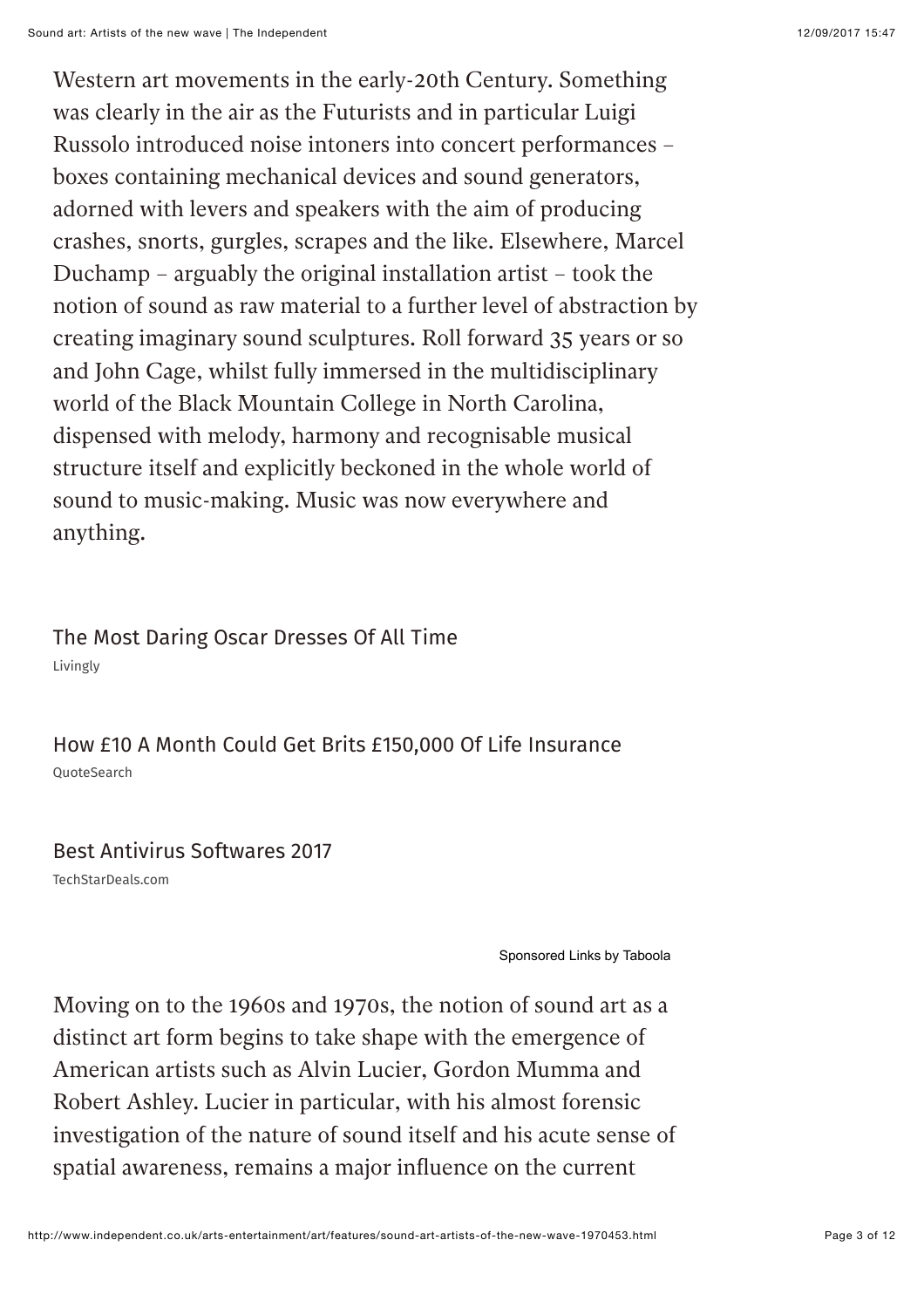generation of sound artists. The extraordinary Maryanne Amacher trod a parallel path to Lucier, covering a wide range of work, including, in 1967, a number of sound installations linked by telephone networks.

An overview of the current sound-art scene is full of interest and diversity but profoundly unhelpful in defning what is a particularly slippery art form, including as it does pieces involving sine wave generators, lectures, wildlife recordings, public space, bell ringing, electromagnetic felds and even the odd folk song.

Recent months have been notable for Céleste Boursier-Mougenot's guitar-playing fnches at the Barbican, a walkthrough aviary where the birds created a soundscape as they perched on various instruments. Also of note have been Florian Hecker's exhibition of electro-acoustic works at the Chisenhale Gallery and Katie Paterson, whose transmission of Beethoven's Moonlight Sonata to the moon and back and recordings from inside a dying Icelandic glacier have marked her out as one to watch, or listen to. Elsewhere, Bill Fontana has just installed his River Sounding in the light wells under Somerset House. And in the coming weeks Chris Watson will bring the sounds of the rainforest to the Palm House at Kew Gardens, John Wynne will take his recycled speakers, player piano and vacuum cleaner into the Saatchi Gallery to become the frst piece of sound art in the collection, and Paul Rooney will open McKenzie, in Liverpool.

Other recent landmarks include the UK's frst exhibition of sound art, Sonic Boom, at the Hayward in 2000, curated by David Toop, Bruce Nauman's enormous, invisible, babbling sound sculpture for Tate Modern's Turbine Hall in 2004, and former Pogue Jem Finer winning the PRS New Music Award for Score for a Hole in the Ground in deepest Kent.

Perhaps unsurprisingly, sound art, like so much of contemporary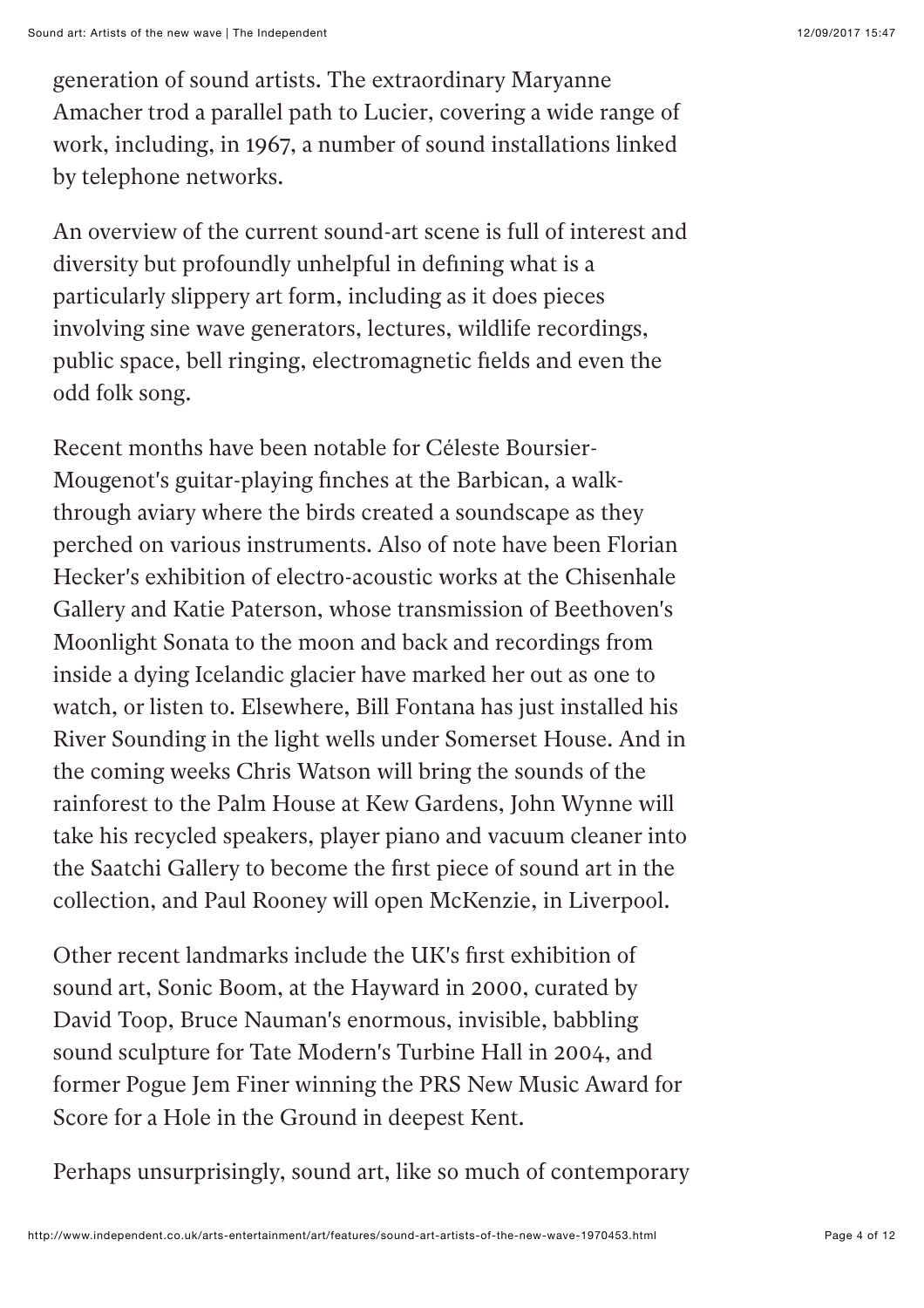culture, will prove hard to pin down. Maybe that is part of the fun. One thing that we do know is that sound art can be as much to do with the act of listening and perceiving the world in a new way as it is with making the work. Sound is hard to ignore. As those of us who live in cities know too well, it can get right inside you and do all kinds of things to your mind and your body without frst asking for your permission. Whilst not providing an antidote to this everyday aural assault, an engaging piece of sound art, whether in a gallery or elsewhere, can certainly sharpen your senses.

There is no canon that you need to learn to experience sound art. Some sound works will reach out and grab you, while others will invite quiet contemplation. Amongst the public, the responses to Fontana's show, a thoroughly immersive installation made of sounds and images culled from the Thames and its environs, have ranged from delighted to disinterested. Boursier-Mougenot's and Hecker's exhibitions could not be have been more diferent from one other: one also ofering a visual feast, the other a fairly minimalist affair; one creating a situation where random events can happen, the other a carefully designed sound environment. Crucially though, both sounded wonderful.

Chris Watson's installation in Kew, refecting the sounds of dawn and dusk in the rainforest, will be difused at a volume level close to the reality of the natural environment. Needless to say, the sound of a howler monkey in close proximity, or a thunderstorm, is likely to prove bracing even at these levels.

Susan Philipsz's inclusion on the Turner Prize shortlist is cause for celebration. Those of us who have long been immersed in the world of sound, and are investing in its future, are grateful to the Turner Prize judges for bringing the genre into the limelight. Now an art prize for listening – there's an idea...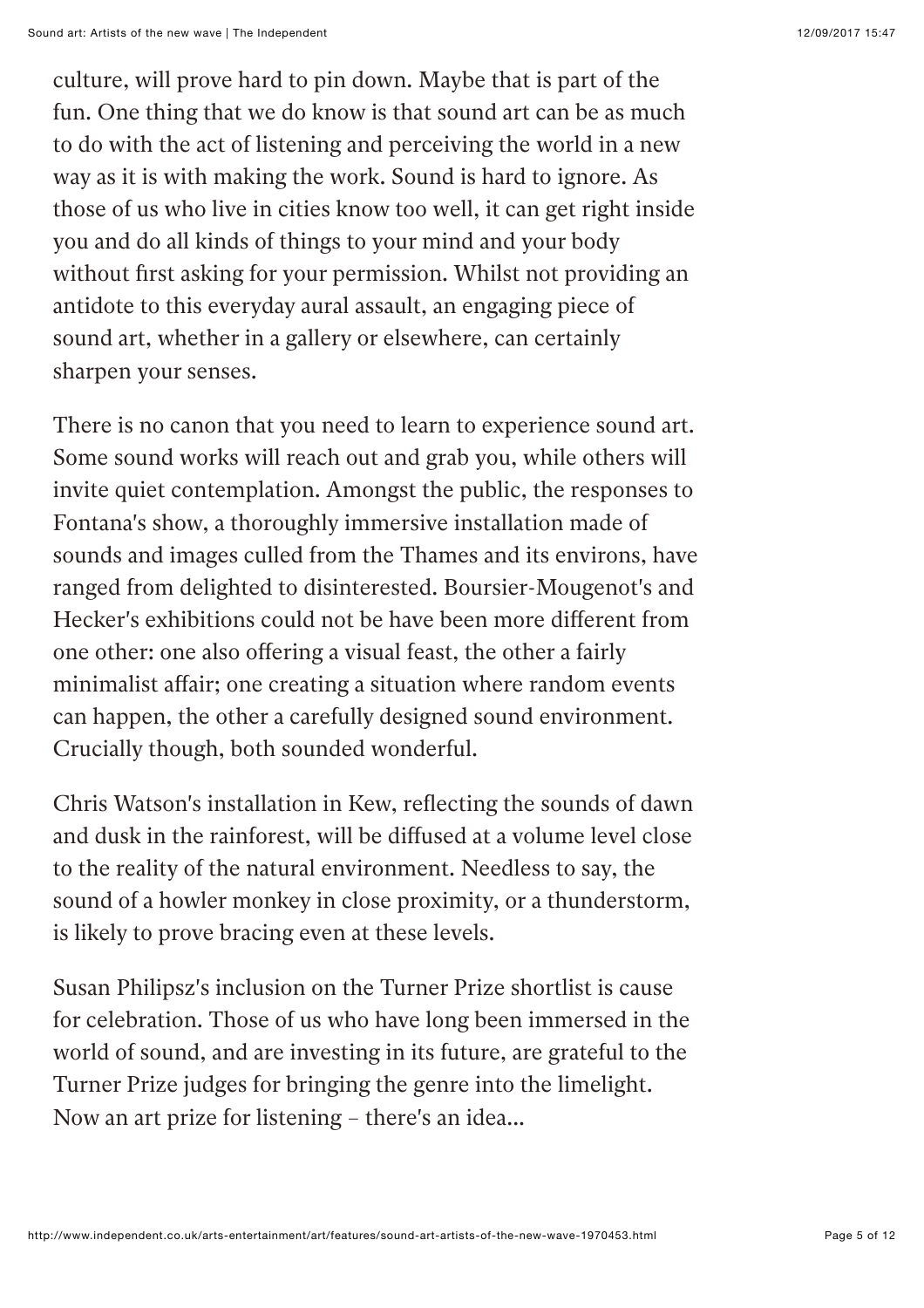John Kiefer is the creative director of Sound and Music ( [Soundandmusic.org\)](http://soundandmusic.org/)

For further reading: 'Sound Art: Beyond Music, Between Categories' by Alan Licht (published by Rizzoli)

More about: | [Arts](http://www.independent.co.uk/topic/Arts) | [Kew Gardens](http://www.independent.co.uk/topic/KewGardens) | [Rainforest](http://www.independent.co.uk/topic/Rainforest) | [Turner Prize](http://www.independent.co.uk/topic/TurnerPrize)



[Sponsored Links](http://popup.taboola.com/en/?template=colorbox&utm_source=eslmedia-theindependent&utm_medium=referral&utm_content=thumbnails-d:Below%20Article%20Thumbnails:) [by Taboola](http://popup.taboola.com/en/?template=colorbox&utm_source=eslmedia-theindependent&utm_medium=referral&utm_content=thumbnails-d:Below%20Article%20Thumbnails:)

#### **[This Jacket Is Tough as Hell and Made in America](http://sp1.convertro.com/trax2/americangiant/1/trax/short/?redirect_to=http://www.esquire.com/style/mens-fashion/news/a53137/american-giant-coach-jacket-anorak/&cvosrc=ppc+content.taboola.721594)**

**Esquire | American Giant**

#### **[Men: How to Dress Well Without Trying…](http://fashioninsider.club/t/the-website-the-fashion-industry-doesnt-want-you-to-know-about/?utm_source=taboola&utm_medium=eslmedia-theindependent&utm_term=Men%3A+How+to+Dress+Well+Without+Trying%E2%80%A6&utm_content=http%3A%2F%2Fcdn.taboolasyndication.com%2Flibtrc%2Fstatic%2Fthumbnails%2F14b46e115e9285f7e172693738215c7e.jpg)**

**Fashion Insider**

#### **[China's New Jet Is Straight Out Of A Sci-Fi Movie](http://www.historyinorbit.com/china-weapons-puppies-world-quaking-boots/?utm_source=taboola&utm_medium=NICK_historyinorbit.com-Desktop-ENG-ChinaWorldCD&utm_term=eslmedia-theindependent&utm_campaign=China%27s+New+Jet+Is+Straight+Out+Of+A+Sci-Fi+Movie)**

**HistoryInOrbit.com**

#### **[Rarely Seen Historical Photos Not Suitable For History Books](http://def.sptrkr.com/ebe37140?utm_source=Taboola&utm_medium=eslmedia-theindependent&utm_campaign=DEF_GB_D_Taboola_31033_631806&utm_content=45707118)**

**Definition**

#### **[Cheshire West And Chester: The Secret To Killing Off Hearing Loss](http://info.hearclear.com/latest-UK-hearing-technology?cid=59775abd0ac3c&utm_source=taboola&utm_medium=eslmedia-theindependent&utm_term=Cheshire+West+And+Chester%3A+The+Secret+To+Killing+Off+Hearing+Loss&utm_content=https%3A%2F%2Fconsole.brax-cdn.com%2Fcreatives%2F44dd7285-cd6a-4a0f-9085-8137587509a3%2FMiri_Otoscope_1_c7f2e2738033e4155d3ac7367abe6b89.600x500.png&utm_campaign=HA_UK_HearClear_TB_D)**

**HearClear**

## **[Why Brits are rushing to get £200,000 of life insurance for £10/month](https://www.nativeads365.com/quotesearch/quotesearch-taboola/why-dont-more-people-know-about-life-insurance?utm_source=taboola&utm_medium=referral)**

**QuoteSearch**

#### **[New Laser Eye Causing Sensation In Northwich](http://laser.lasik-eyes.co.uk/pioneering-laser-eye-surgery?cid=5767c844dad01&utm_source=taboola&utm_medium=eslmedia-theindependent&utm_term=New+Laser+Eye+Causing+Sensation+In+Northwich&utm_content=https%3A%2F%2Fconsole.brax-cdn.com%2Fcreatives%2F44dd7285-cd6a-4a0f-9085-8137587509a3%2Fjack2_blue_234a44953eb6fc2e8b193d66273a7431.600x500.png&utm_campaign=Laser_lasik_D&nwid=desktop)**

**Lasik Eyes**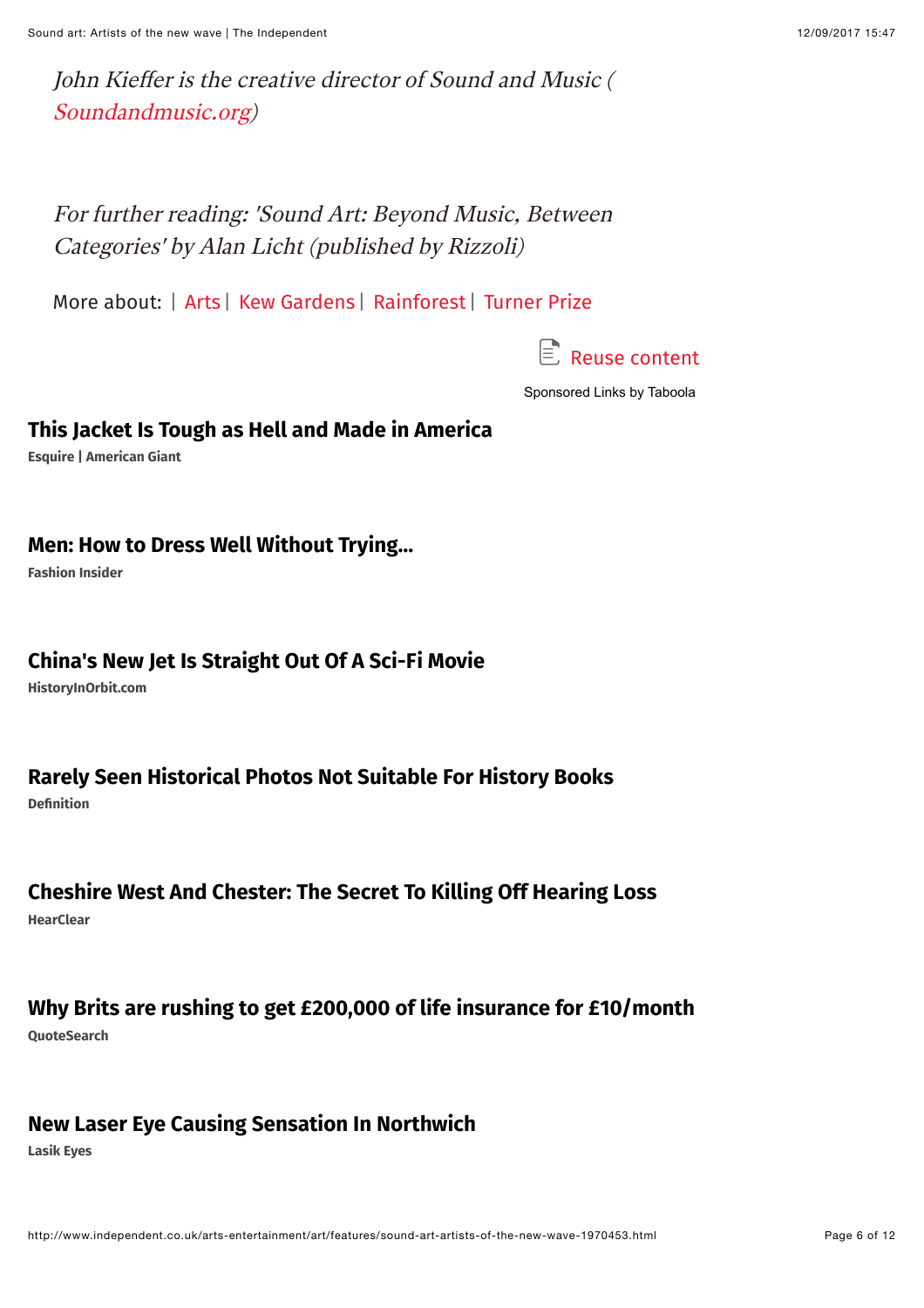#### **[Warning German election could be 'inflection point' for Europe](http://www.investmentweek.co.uk/investment-week/news/3003251/warning-german-election-could-be-inflection-point-for-europe?utm_source=taboola&utm_medium=referral&utm_content=eslmedia-theindependent)**

**investmentweek.co.uk**

#### **[The LPGA Is Questioning Her Outfit Choices](http://www.thebrofessional.net/female-golfer-driving-internet-crazy-2/?utm_source=taboola&utm_medium=LAZ%5Fthebrofessional%2Enet%2DDesktop%2DENG%2DPaigeH&utm_term=eslmedia-theindependent&utm_campaign=The+LPGA+Is+Questioning+Her+Outfit+Choices)**

**The Brofessional**

#### **[Get Your Free Trial Online - Tailor-Made Dog Food](https://tails.com/how-it-works?pc=KXDZTP&utm_source=taboola&utm_medium=display)**

**Dog Food By Tails.com**

#### **[Tooth Implants Should Only Cost THIS From Local Dentists](http://reporting.livesmarter.com/lnd/?oid=350&aid=890&c1=ukd-eslmedia-theindependent-26013247&taboolaclickid=CiQ0N2M1MmJiMS1hNTc2LTRkN2UtYTI1Yi0zYWYxOTAzYzhhZTASIWZpbHRoeXJpY2hzdGFycy1kZW50YWxpbXBsYW50cy1zYw)**

**Dental Implant Referrals**

#### **[Why Are Razor Companies Terrified of this Startup?](http://www.shavekit.com/4-reasons-why-men-are-loving-shavekit?utm_source=taboola&utm_medium=cpc&utm_campaign=taboolav2)**

**Shavekit**





## <span id="page-6-0"></span>**COMMENTS**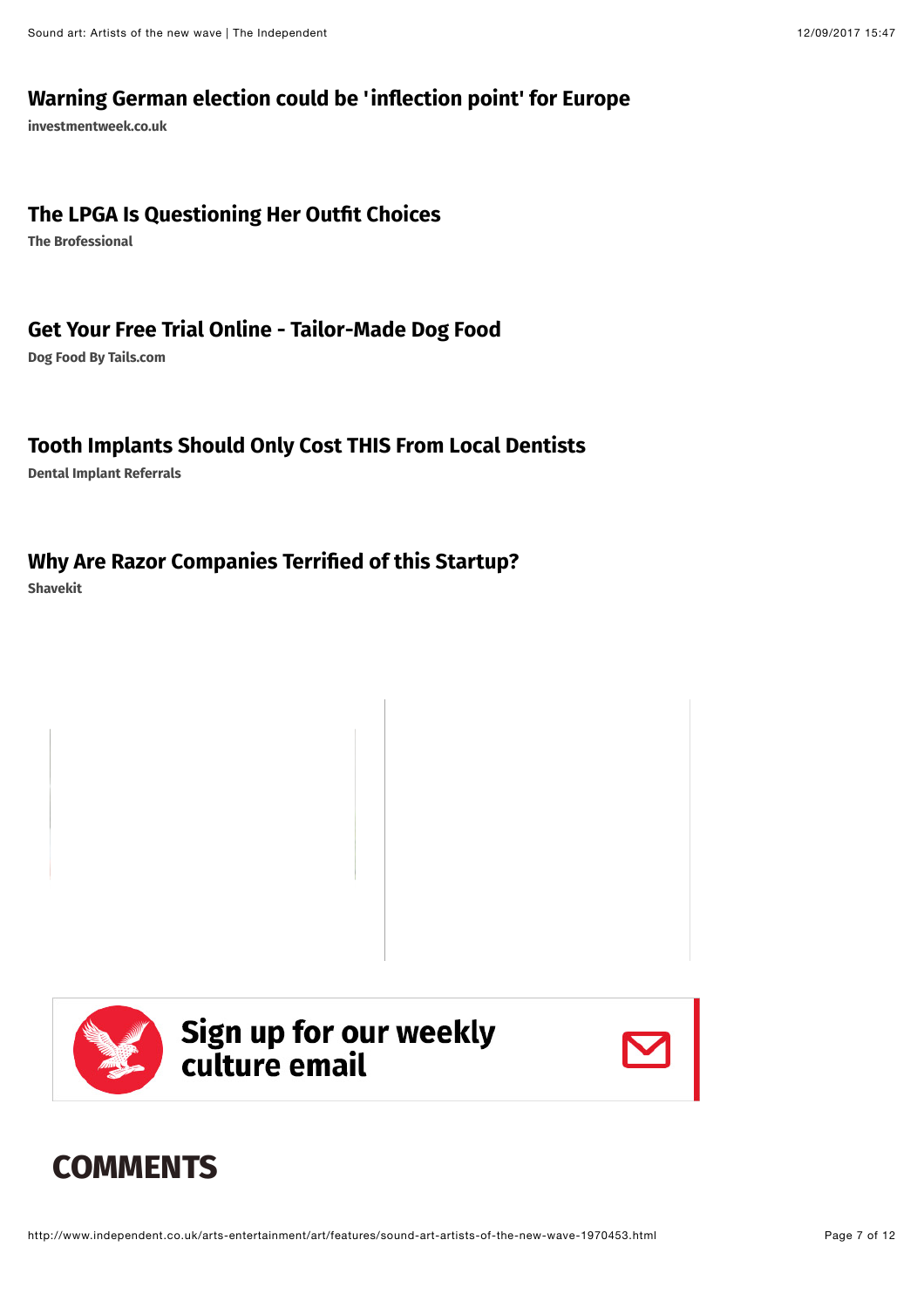**Login**

Write a comment

#### **0 Comments** Subscribe [RSS](http://comments.us1.gigya.com/comments/rss/6115931/ArticleComments/a3317226)



If music gives you [goosebumps, your brain](https://www.indy100.com/article/music-goosebumps-some-people-science-research-emotions-psychology-study-harvard-7926781?utm_source=indy&utm_medium=top5&utm_campaign=i100)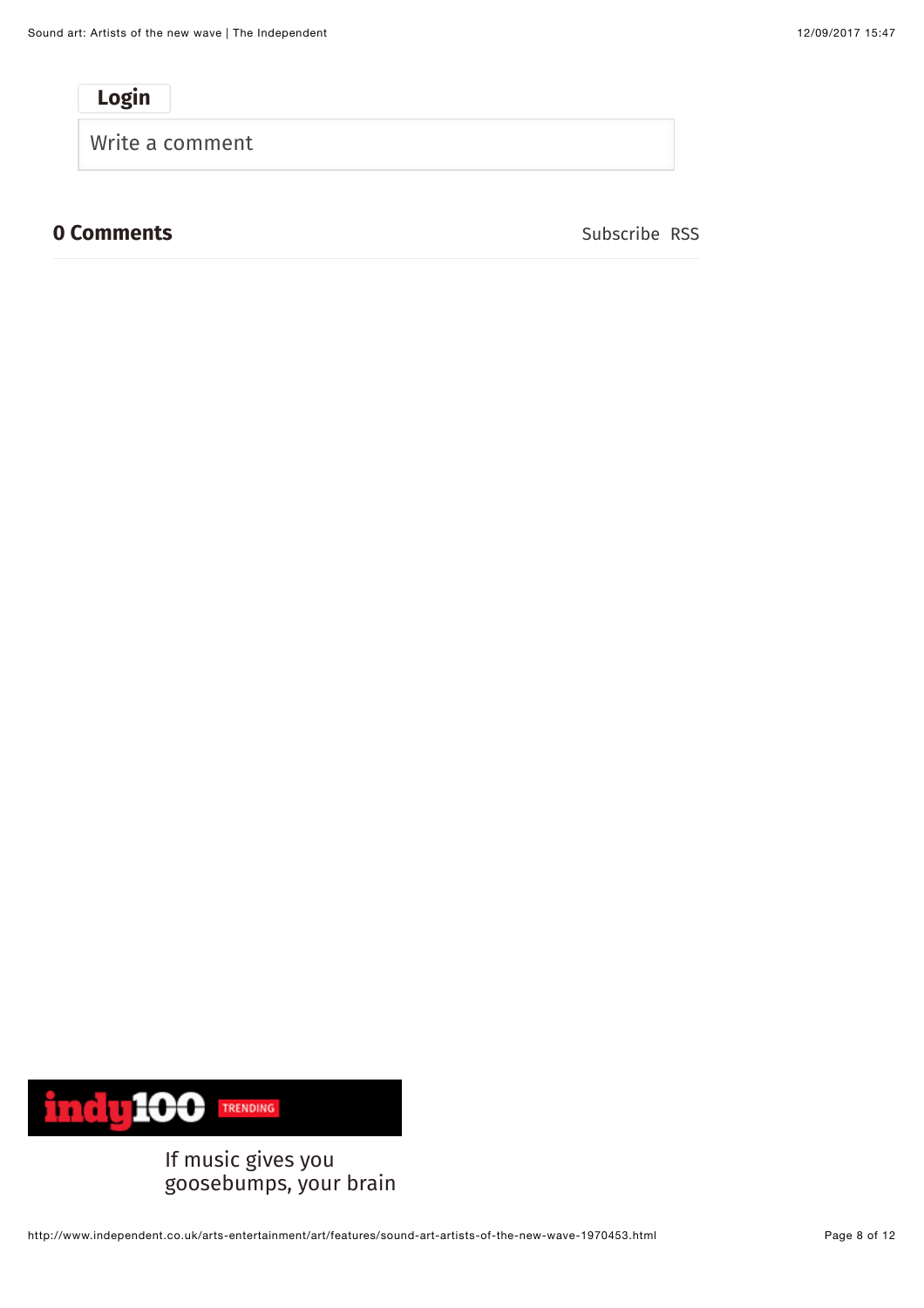

[might be special](https://www.indy100.com/article/music-goosebumps-some-people-science-research-emotions-psychology-study-harvard-7926781?utm_source=indy&utm_medium=top5&utm_campaign=i100)



Ted Cruz just liked a very NSFW tweet and [the internet is melting](https://www.indy100.com/article/ted-cruz-nsfw-tweet-porn-senator-texas-twitter-reaction-7941816?utm_source=indy&utm_medium=top5&utm_campaign=i100)



[This is apparently the](https://www.indy100.com/article/marriage-ages-divorce-rates-studies-7942766?utm_source=indy&utm_medium=top5&utm_campaign=i100) perfect age to get married, according to study



A Gigi Hadid Instagram [post could have her in a](https://www.indy100.com/article/gigi-hadid-instagram-post-photographer-copyright-image-use-peter-cepeda-7942536?utm_source=indy&utm_medium=top5&utm_campaign=i100) lot of trouble



Luke Skywalker just [accidentally supported](https://www.indy100.com/article/luke-skywalker-mark-hamill-star-wars-wolves-wolverhampton-fc-7942556?utm_source=indy&utm_medium=top5&utm_campaign=i100) a British football team thinking it was an animal

## **MOST POPULAR**



[Uncontacted Amazon](http://www.independent.co.uk/news/world/americas/amazon-tribe-uncontacted-killed-massacred-dismembered-gold-miners-brazil-funai-a7940081.html) tribe 'killed then chopped up by gold miners'



[Milo Yiannopoulos says](http://www.independent.co.uk/news/world/americas/irma-milo-yiannopoulos-miami-home-destroy-hurricane-alt-right-a7940521.html) Miami home has been destroyed by hurricane



After what UK [immigration officials did](http://www.independent.co.uk/voices/brexit-british-immigration-officers-girlfriend-irish-passport-apply-leaving-europe-eu-a7940566.html) to my girlfriend, I'm done



[Pet dog 'ate crack' then](http://www.independent.co.uk/news/uk/home-news/pet-dog-crack-cocaine-kill-owner-bbc-crew-drug-documentary-staffordshire-bull-terrier-mario-a7941901.html) killed owner in front of BBC film crew



May's landmark EU [withdrawal bill passes](http://www.independent.co.uk/news/uk/politics/brexit-theresa-may-eu-withdrawal-bill-jeremy-corbyn-labour-vote-mps-a7941711.html) first parliamentary hurdle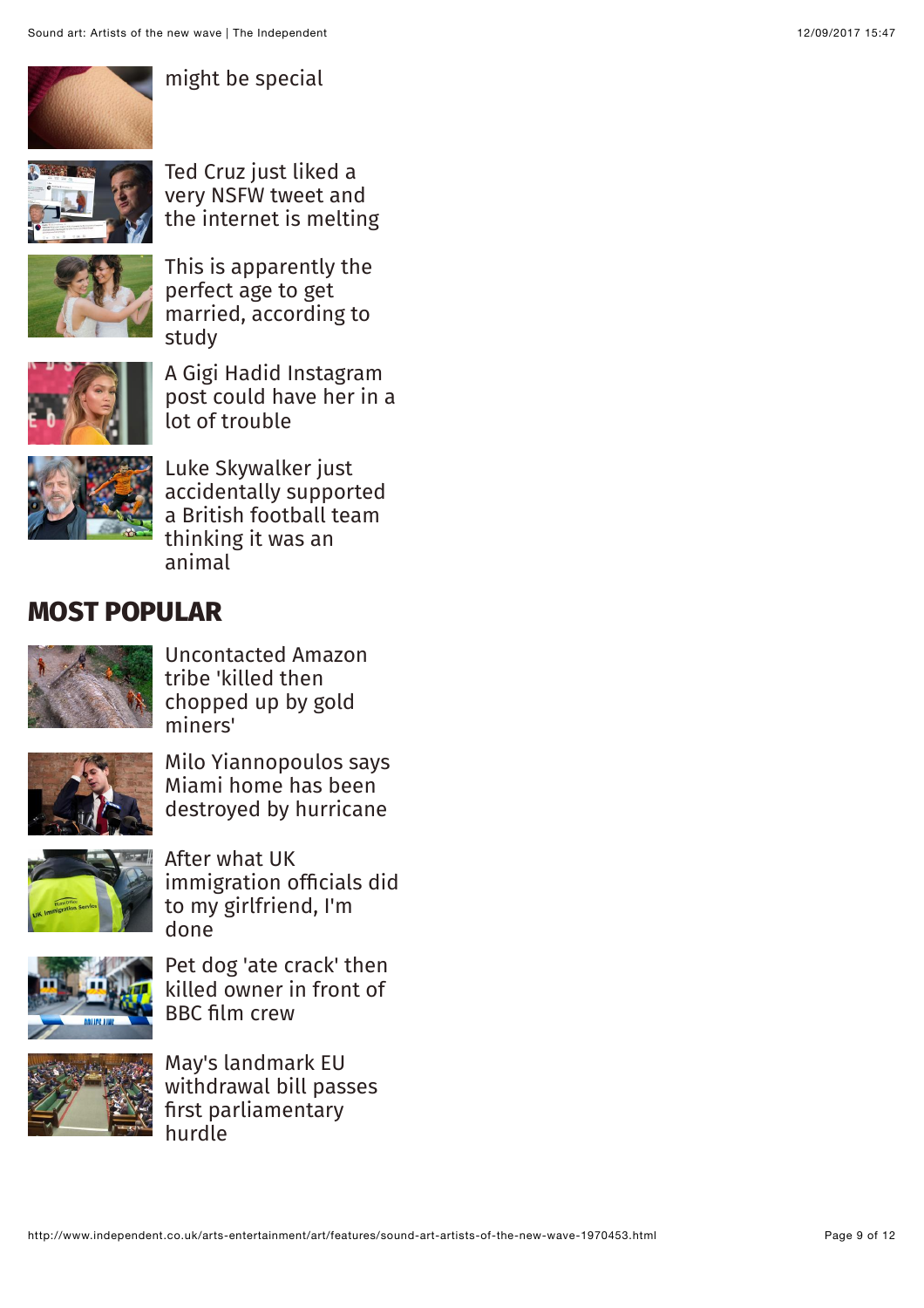#### **[We Can Guess Your Education Level](http://definition.org/how-smart-are-you-quiz/?utm_source=Taboola&utm_medium=eslmedia-theindependent&utm_campaign=DEF_GB_D_Taboola_33596_548816&utm_content=41244754) With This Simple Quiz**

Definition

## **[When This Fills With Water It Seems](http://headcramp.com/natural-swimming-pool-diy/?as=2020030903945&utm_source=taboola&utm_medium=cpc&utm_campaign=natural-swimming-pool-diy_hc_uk_english_desktop_c0_t0_v20170627_top_creatives&utm_term=45988087&utm_content=eslmedia-theindependent&adv_img=http%3A%2F%2Fs3.amazonaws.com%2Fboredom-therapy-image-bucket%2Fimg2%2Fnatural-swimming-pool-diy-4-taboola.jpg&adv_txt=When+This+Fills+With+Water+It+Seems+Impossible) Impossible**

Head Cramp

## **[Rare Photos Taken Right Before The](http://www.historysaint.com/25-powerful-pictures-taken-before-tragedy-struck-animal-edition/?utm_content=P139-T2-flipoctopus-tragedy&utm_source=taboola&utm_medium=cpc&utm_term=eslmedia-theindependent&utm_campaign=590242&utm_campaign_widget=590242-eslmedia-theindependent) Most Tragic Moments Struck**

History Saint

#### **[Top 10 Cars To Buy This Year](http://www.carbuyer.co.uk/news?utm_source=taboola&utm_medium=cpc&utm_campaign=TBROS&utm_content=eslmedia-theindependent)**

Carbuyer

## **[Vladimir Putin has a chilling North](http://www.independent.co.uk/news/vladimir-putin-donald-trump-america-north-korea-kim-jong-un-on-verge-of-large-scale-conflict-a7925031.html) Korea warning**

**[Man who raped and murdered six year](http://www.independent.co.uk/news/world/australasia/paedophile-rape-murder-girl-six-year-old-boiling-water-groin-prison-attack-gregory-keith-davies-a7933776.html) old had boiling water poured on his groin**

[by Taboola](http://popup.taboola.com/en/?template=colorbox&utm_source=eslmedia-theindependent&utm_medium=referral&utm_content=thumbnails-k:Right%20Rail%20Thumbnails:)

## **SPONSORED FEATURES**



[5 New York hotels for art](http://www.independent.co.uk/travel/5-new-york-hotels-for-art-lovers-a7729876.html) lovers

Meet the ex-TV [producer living a rich](http://www.independent.co.uk/life-style/meet-the-ex-tv-producer-living-a-rich-life-a7849231.html)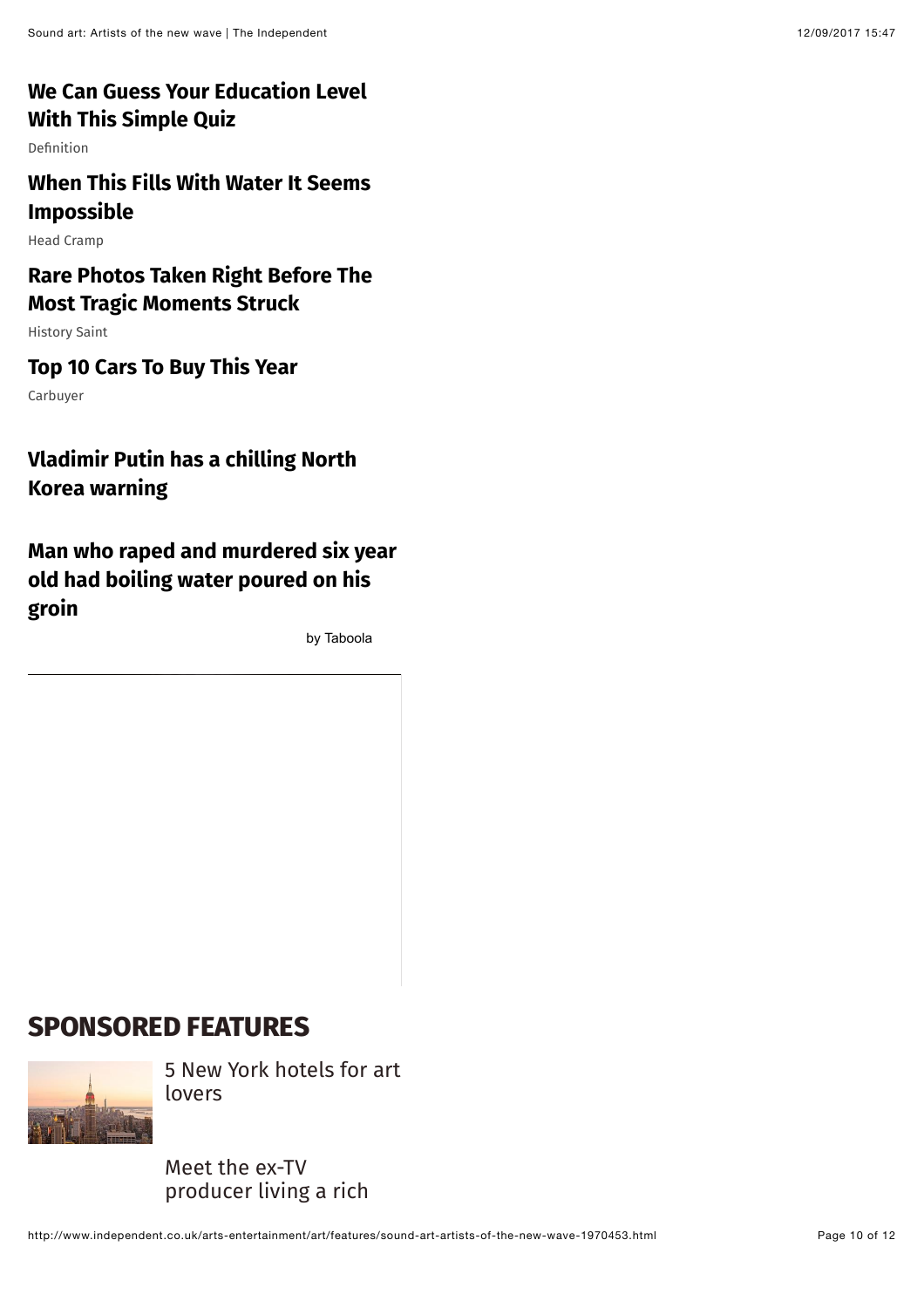

[Brent Hoberman and his](http://www.independent.co.uk/business/brent-hoberman-and-his-mentee-discuss-how-to-build-a-successful-business-a7880316.html) mentee discuss how to build a successful business



[5 years of Prudential](http://www.independent.co.uk/life-style/5-years-of-prudential-ridelondon-a7868481.html) RideLondon

Caroline Rush mentors [textile artist in Progress](http://www.independent.co.uk/life-style/caroline-rush-mentors-textile-artist-in-progress-1000-pairing-a7858776.html) 1000 pairing

**Slave Family who ran modern [slavery ring in Lincolnshire](http://www.independent.co.uk/news/uk/crime/rooney-family-slavery-ring-lincolnshire-jailed-prison-sentence-79-years-police-captives-eleven-a7942846.html) jailed**



stunning strippeddown session for Music Box

**Follow us:**



[User Policies](http://www.independent.co.uk/service/user-policies-a6184151.html)

[Privacy Policy](http://www.independent.co.uk/service/privacy-policy-a6184181.html)

[Cookie Policy](http://www.independent.co.uk/service/cookie-policy-a6184186.html)

[Code of Conduct](http://www.independent.co.uk/service/code-of-conduct-a6184241.html)

[Complaint Form](https://independentnews.zendesk.com/hc/en-us/requests/new)

[Contact Us](http://www.independent.co.uk/service/contact-us-759589.html)